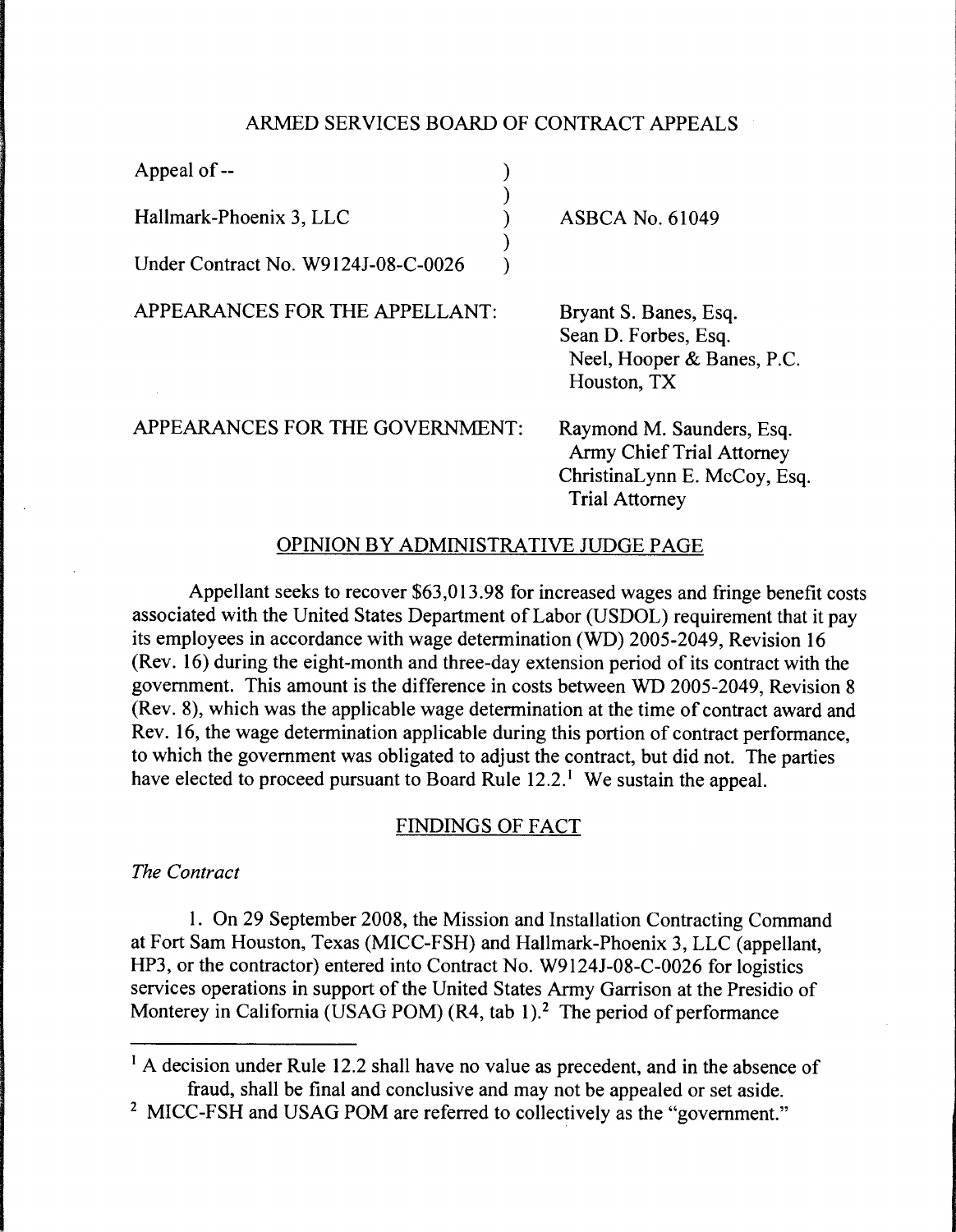included a 90-day, phase-in period *(id.* at 243), plus a nine-month base period and four 12-month option years *(id.* at 1-5). The firm-fixed-price contract contained contract line item numbers (CLINs) at unit prices for supplies/services, logistics plans and operations, transportation, and maintenance; a separate CLIN for contractor manpower reporting was at no cost to the government *(id.* at 2-18). The contractor was to be paid a total of \$1,713,346 for the base year *(id.* at 1).

2. Among standard contract clauses is FAR 52.217-8, OPTION TO EXTEND SERVICES (Nov 1999), which provides:

> The Government may require continued performance of any services within the limits and at the rates specified in the contract. *These rates may be adjusted only as a result of revisions to prevailing labor rates provided by the Secretary of Labor.* The option provision may be exercised more than once, but the total extension of performance hereunder shall not exceed 6 months. The Contracting Officer [CO] may exercise the option by written notice to the Contractor within 15 calendar days before the contract expires.

(R4, tab 1 at 114) (Emphasis added)

. . . .

3. Among standard contract clauses incorporated by reference was FAR 52.233-1, DISPUTES (JUL 2002) - ALTERNATE I (DEC 1991) (R4, tab 1 at 111). Also incorporated by reference is FAR 52.222-41, SERVICE CONTRACT ACT OF 1965 (Nov 2007). It provides, in pertinent part:

> ( c) *Compensation.* ( 1) *Each service employee employed in the performance of this contract by the Contractor or any subcontractor be paid not less than the minimum monetary wages and shall be furnished fringe benefits in accordance with the wages and fringe benefits determined by the Secretary of Labor, or authorized representative, as specified in any wage determination attached to this contract.*

<sup>&</sup>lt;sup>3</sup> Where applicable, we adopt pagination added by the parties to Rule 4 file documents.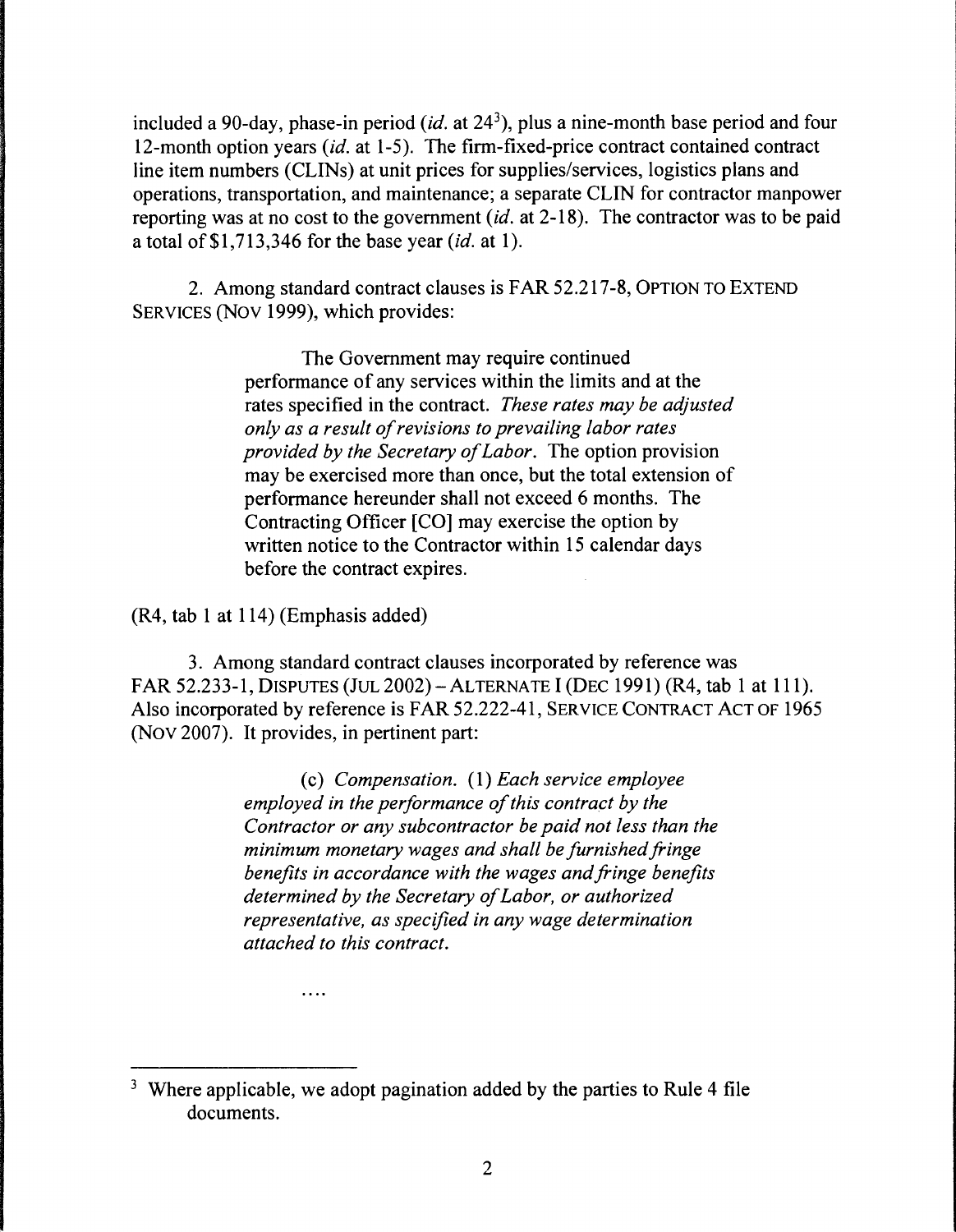(d) *Obligation to Furnish Fringe Benefits.* The Contractor or subcontractor may discharge the obligation to furnish fringe benefits specified in the attachment or determined under subparagraph  $(c)(2)$  of this clause by furnishing equivalent combinations of bona fide fringe benefits, or by making equivalent or differential cash payments, only in accordance with Subpart D of 29 CFR Part 4.

## *(Id.)* (Emphasis added)

4. The contract also included USDOL Wage Determination No. 2005-2049, Revision 8 (Rev. 8) dated 24 June 2008 (R4, tab 1 at 123). This was a later WD than that contained in the solicitation upon which HP3 bid the contract (tr. 2/160). Under Rev. 8, the monthly contract price as awarded was \$167,962 (tr. 1/114-15; app. supp. R4, tab 11). Although the contractor provided timely notice of several changed WDs during the course of performance, the government incorporated only Rev. 16 into the contract by unilateral Modification No. P00038 dated 16 November 2013. The government never changed the contract price to reflect the increased wages and associated costs imposed on the contractor.  $(Tr. 1/114-21, 2/160; R4, tabs 1, 38)$ 

5. Also incorporated by reference is FAR 52.222-43, FAIR LABOR STANDARDS ACT AND SERVICE CONTRACT ACT - PRICE ADJUSTMENT (MULTIPLE YEAR AND OPTION CONTRACTS) (Nov 2006), which provided in pertinent part:

> ( d) *The contract price or contract unit price labor rates will be adjusted to reflect the Contractor's actual increase or decrease in applicable wages and fringe benefits to the extent that the increase is made to comply with or the decrease is voluntarily made by the Contractor as a result of*

( 1) *The Department of Labor wage determination applicable on the anniversary date of the multiple year contract, or at the beginning of the renewal option period ....* 

(2) *An increased or decreased wage determination otherwise applied to the contract by operation of law; ...* 

 $\cdots$ 

3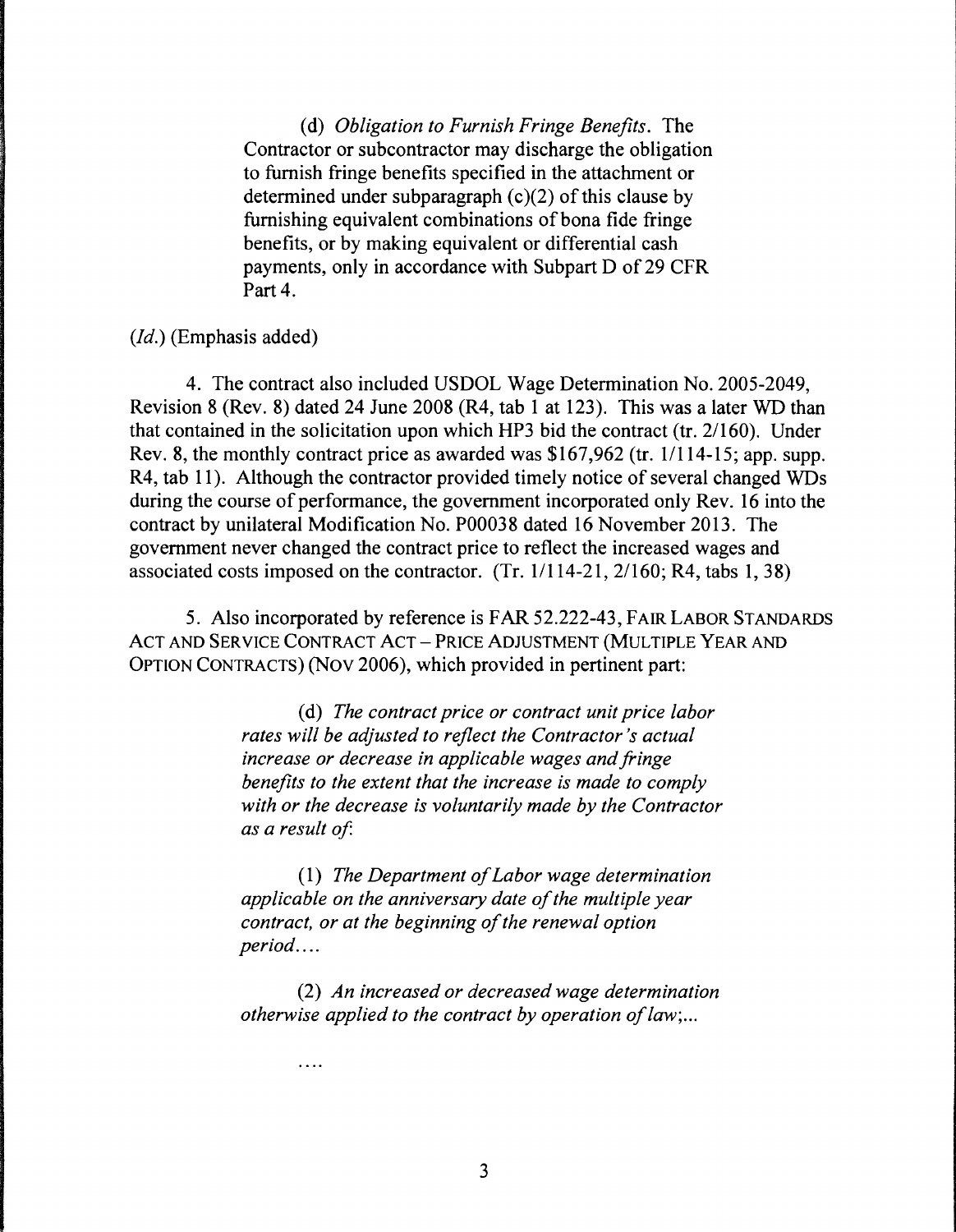( e) Any adjustment will be limited to increases or decreases in wages and fringe benefits as described in paragraph (d) of this clause, and the accompanying increases or decreases in social security and unemployment taxes and workers' compensation insurance, but shall not otherwise include any amount for general and administrative costs, overhead, or profit.

 $\overline{a}$ 

(f) *The Contractor shall notify the [CO] of any increase claimed under this clause within 30 days after receiving a new wage determination* unless this notification period is extended in writing by the [CO]. The Contractor shall promptly notify the [CO] of any decrease under this clause.... The notice shall contain a statement of the amount claimed and any relevant supporting data including payroll records, that the [CO] may reasonably require. Upon agreement of the parties, the contract price or contract unit price labor rates shall be modified in writing. The Contractor shall continue performance pending agreement on or determination of any such adjustment and its effective date.

(g) The [CO] or an authorized representative shall have access to and the right to examine any directly pertinent books, documents, papers and records of the Contractor until the expiration of 3 years after final payment under the contract.

### (R4, tab 1 at 111)

6. HP3 and Data Monitor Systems, Inc., (DMS) entered into a subcontract that was effective 29 October 2008 for the purpose of performing the instant contract (app. supp. R4, tab 12 at 734-35). Paragraph 24 of the subcontract, "INVOICING AND PAYMENT" required appellant to pay DMS's invoices "within fifteen (15) calendar days of receipt or within fifteen (15) business days after receipt of the Government's payment covering the amounts submitted by HP3, which ever is later." Paragraph 28 "DISPUTES" described the process to be followed by the parties in the event of a dispute and the manner in which HP3 would sponsor a pass-through claim to the government on behalf ofDMS *(id.* at 740-42).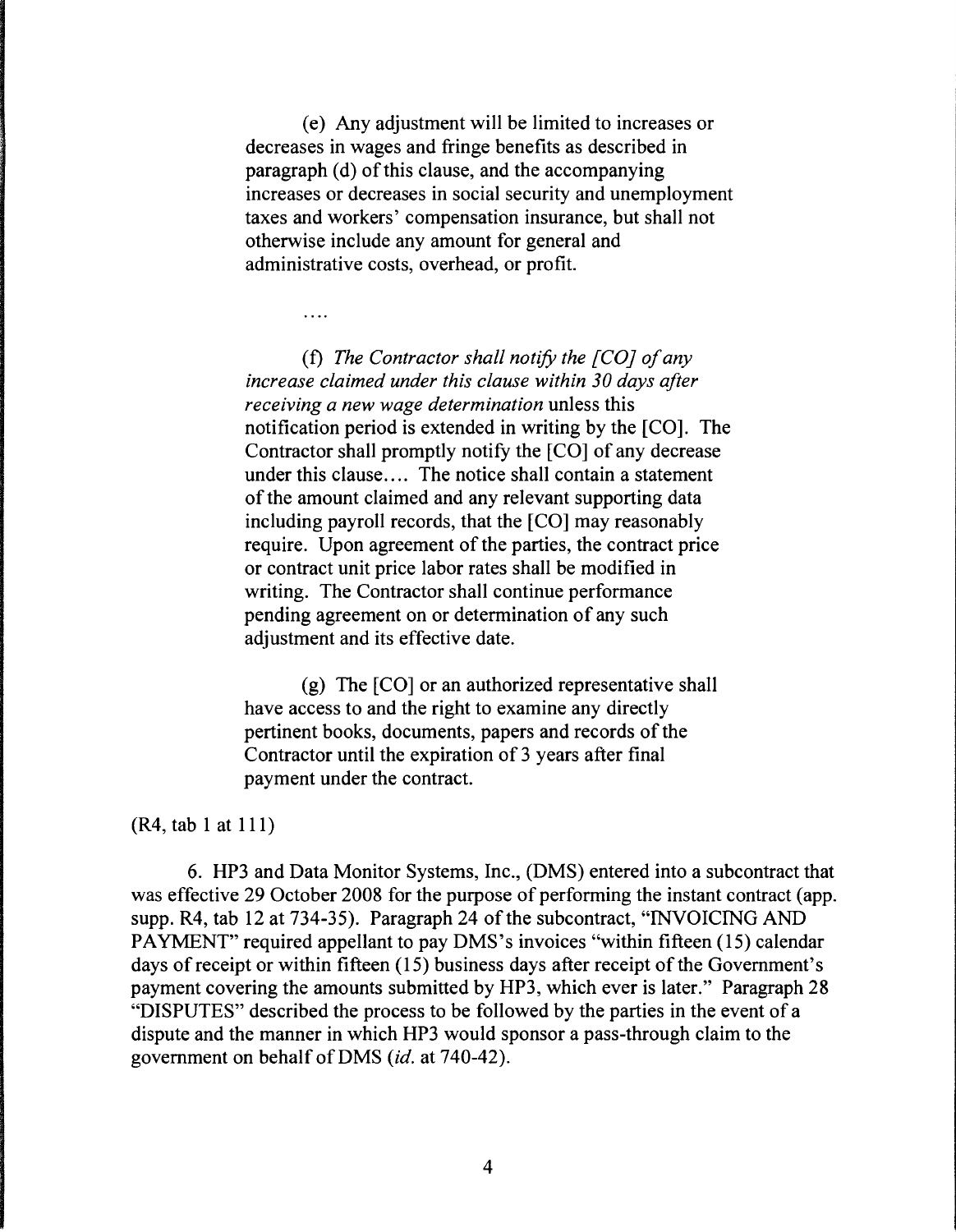# *The Parties' Settlement Agreement from HP3 's Appeal to the United States Court of Federal Claims*

7. In December 2012, the parties entered into a settlement agreement to resolve HP3's appeal in the amount of \$1,285,475.99 before the United States Court of Federal Claims. Although the matter was originally heard on a deemed denial basis, the CO issued a final decision (COFD) that granted the portion of HP3's claim relating to parts reimbursement. The COFD denied the contractor's demand to recover for excess workload and additional costs associated with revised wage rate determinations. Under the settlement of the remaining issues, the government paid HP3 a total of\$733,138.53. (App. supp. R4, tab 12 at 8-12)

8. Paragraph 8 of the settlement agreement provides in relevant part:

For Option Year 04, which is ongoing, HP3 releases, waives, and abandons any claims for excess workload and for wage determination, including but not limited to any claims for costs, interest, expenses, attorney fees, and damages of any sort with respect to such claims for excess workload and wage determination. Furthermore, HP3 does not hereby release, abandon, or otherwise waive any other claims that may arise out of its performance of the contract during Option Year 04, with the exception of any claims for excess workload and wage determination, as herein described.

(R4, tab 12 at 9-10)

9. Paragraph 12 defines the scope of the settlement agreement:

*This agreement is for the purpose of settling this case, and for no other.* Accordingly, this agreement shall not bind the parties, nor shall it be cited or otherwise referred to, in any proceedings, whether judicial or administrative in nature, in which the parties or counsel for the parties have or may acquire an interest, except as is necessary to effect the terms of this agreement.

(R4, tab 12 at 10-11) (Emphasis added)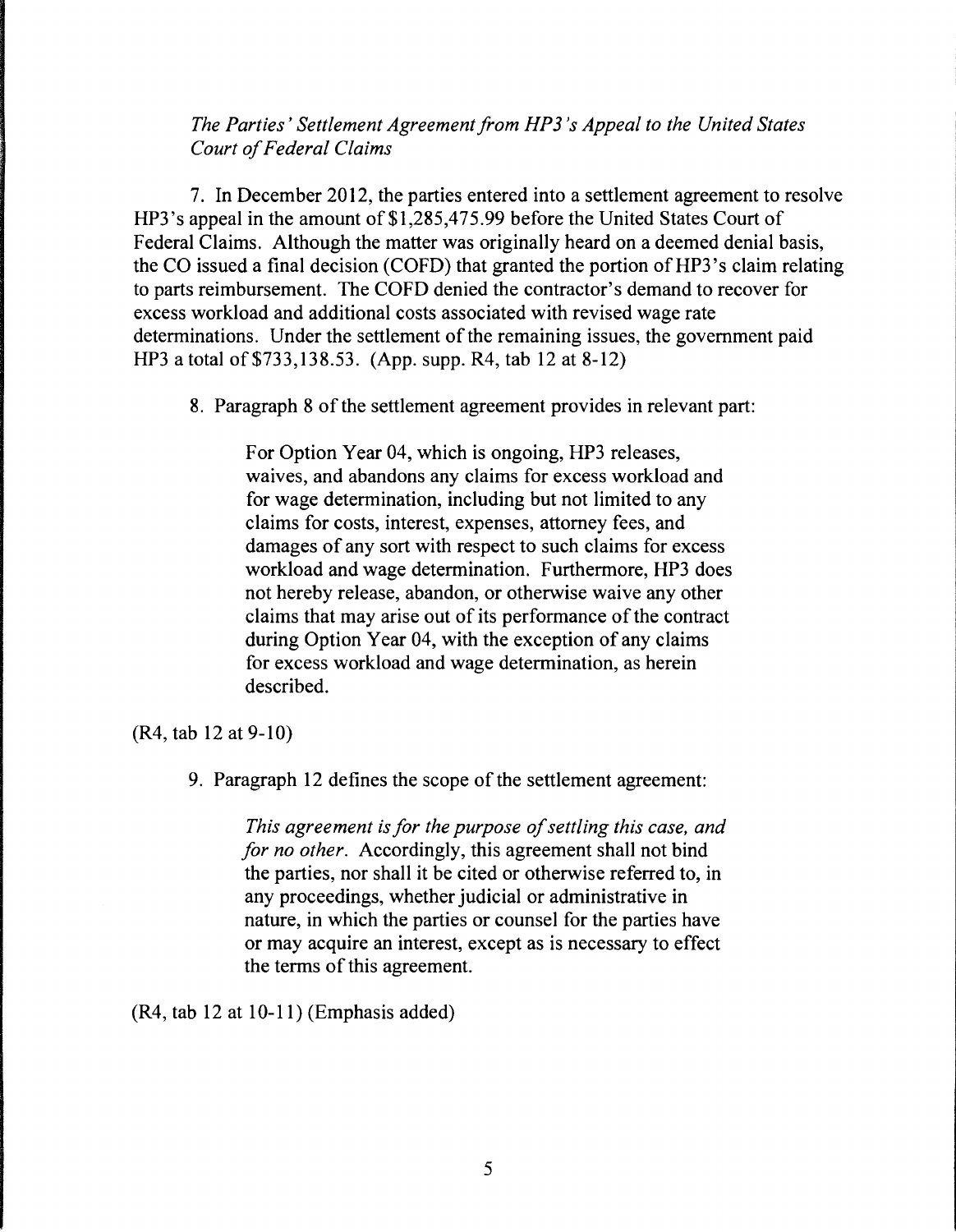### *The Contract Extension Period*

10. On 25 October 2013, following Option Year 4 (OY4), the government unilaterally extended the contract in accordance with FAR 52.217-8 from 29 October 2013 through 28 December 2013 (R4, tab 37). The government added and incrementally funded new 5000-series CLINs (R4, tabs 37, 40-41, 43).

11. Subcontractor DMS on 19 November 2013 advised HP3 that its cost of the "Extension Increase" using Rev. 16 was \$178.33 per month" (app. supp. R4, tab 12 at 101-05).

12. The CO on 16 November 2013 incorporated Rev. 16, dated 19 June 2013 into the contract extension. Rev. 16 called for a \$ .10 health and welfare adjustment, and no increase or decrease in prevailing wage rates, over WD 2005-2049, Revision 15 (Rev. 15). (R4, tab 38) There was no evidence that the government incorporated wage determination revisions 9 through 15 into the contract or that it accordingly adjusted the contract price as called for by FAR 52.222-43( d) (R4, tab 1, *passim; see also* R4, tab 49 at 13-14).

13. Bilateral contract Modification No. P00035 dated 28 April 2014 extended the performance period through 28 August 2014, and adjusted the price by \$671,848 for this four-month extension period (R4, tab 44 ). The modification acknowledged that Rev. 16 remained in effect and that the **"[i]ncorporation of Wage Adjustment in accordance with the wage determination is forthcoming"** *(id.* at 2).

### *The Contractor's Requests for Compensation and the Government's Response*

14. Appellant on 22 September 2014 wrote the CO seeking a "cost increase for the subject contract" that was certified as required by the Contract Disputes Act of 1978 (CDA), 41 U.S.C. § 7103(b)(l). In relevant part, HP3 said that this claim "includes our previous WD requests which have not yet been incorporated into the contract but were paid for OY1-0Y4 (not the extension) in the certified contract claim settlement dated 13 Dec 2012." As excerpted in relevant part, HP3 summarized its additional costs associated with Rev. 16:

|      | <b>New</b><br>Monthly<br>Price | Original<br>Monthly<br>Amount | Increase                    | # Months    | $#$ days | Total<br>Adjustment<br>per CLIN |
|------|--------------------------------|-------------------------------|-----------------------------|-------------|----------|---------------------------------|
|      |                                |                               |                             |             |          |                                 |
| 5001 | \$6,442.19                     | \$6,430.00                    | \$12.19                     | \$97.52     | \$0.40   | \$97.92                         |
| 5002 | \$73,101.33                    | \$70,859.00                   | \$2,242.33                  | \$17,938.64 | \$73.72  | \$18,012.36                     |
| 5003 | \$63,623.54                    | \$58,610.00                   | \$5,013.54                  | \$40,108.32 | \$164.83 | \$40,273.15                     |
| 5004 | \$32,574.89                    | \$32,063.00                   | \$511.89                    | \$4,095.12  | \$16.83  | \$4,111.95                      |
|      |                                |                               | Total Request for Equitable |             |          |                                 |
|      |                                |                               | Adjustment                  |             |          | \$62,495.38                     |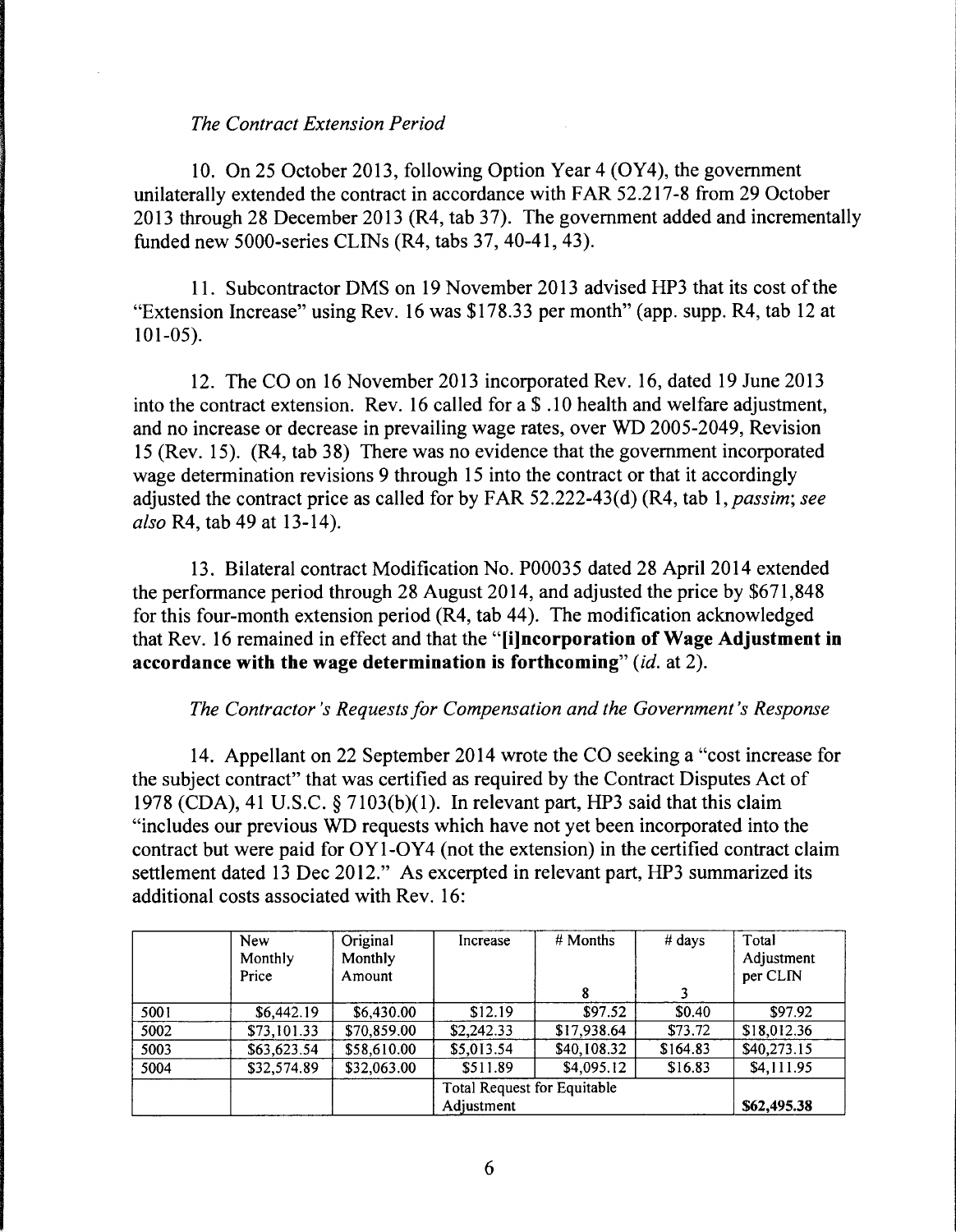(R4, tab 49 at 1, 6) This amount was increased to \$63,013.98 by appellant's 25 July 2016 correspondence (R4, tab 118).

15. The CO on 27 October 2014 informed HP3 that the government was processing its claim. "However, per legal review, we have been advised that, in accordance with the contract claim settlement agreement dated 13 December 2012, paragraph 8, you are not entitled to any claims for excess workload and wage determination for OY4 and extension." The government said it would consult with "the contract trial attorney for further clarification of the settlement" and would keep the contractor informed. (R4, tab 50)

16. Thus began a period of about a year and a half in which the parties exchanged correspondence regarding HP3 's request *(see, e.g.,* R4, tabs 58-60). A pattern emerged, in which HP3 provided information requested by various government personnel evaluating the request, a period of delay would ensue, the contractor would inquire regarding the status of its demand, and the government would either offer assurances that the matter would be addressed or asked for information that HP3 contended it had already provided *(see, e.g.,* R4, tabs 60, 62, 66, 68-69, 72, 74, 76, 79, 83, 86-87, 89, 93). On 12 August 2015, appellant wrote the CO concerning the government's lack of response. It reminded her that the government's letter of 27 October 2014 "allege[d] that HP3's claim is barred by waiver in the settlement agreement and [that she] assumed the responsibility of conferring with [counsel] on this matter." HP3 advised that as it had not heard from the CO or its counsel, it would "consider this a deemed denial and move to litigation if this matter is not resolved by August 31, 2015." HP3 denied that paragraph 8 of the settlement "bar[ red] this claim [and there] was certainly no waiver that covered any extension beyond OY4." (R4, tab 60)

17. Following further exchanges between the parties, the government on 12 May 2016 asked HP3 to provide one month of payroll data (R4, tab 99). The contractor responded with this information on 13 May 2016, and noted that it had provided this on 23 November 2015 (R4, tab 100). Appellant asked again for updates on 8 and 21 June 2016, and was told that the matter was pending and that the government would ask for more information (R4, tabs 103-05). HP3 expressed disappointment with the additional delay on 22 June 2016, and the government said that it anticipated a decision by 29 July 2016 (R4, tabs 105-06). Further correspondence ensued regarding the status of funding and how the matter would be processed (R4, tabs 107-08).

18. HP3 on 25 July 2016 submitted a second certified request for a cost increase for the eight-month, three-day period of 29 October  $2013 - 2$  July 2014. Attached was a "Claim Summary Sheet"; the "HP Claim"; and its subcontractor "DMS Claim." The contractor sought an "Extension Increase" of "\$178.33 per month" and a total of  $$63,013.98.$  (R4, tab 117) Again, the government continued to ask for additional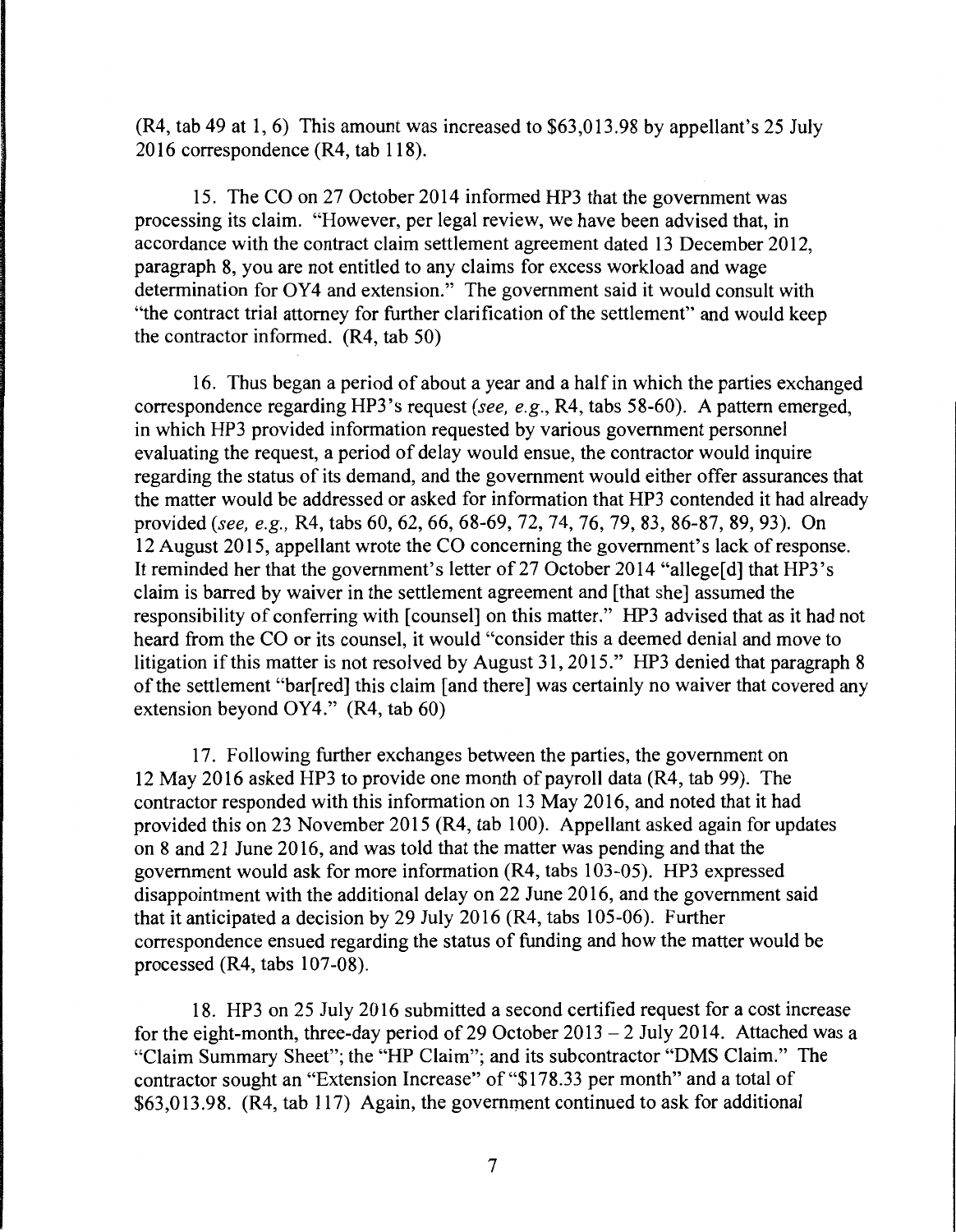information and the contractor responded  $(R4, tabs 118-21)$ . On 30 August, 26 September, and 7 December 2016, HP3 again asked for a timeline from the government (R4, tabs 122-24). The CO replied on 7 December 2016 that "[t]he Wage Adjustment hals] not been denied" and that she would work on providing HP3 with a "projected dead line [sic] with a decision and way forward" (R4, tab 125). Appellant on 3 January 2017 again asked the CO for a "time line for the Government's resolution of this claim" (app. supp. R4, tab 10). HP3 on 6 February 2017 appealed to the Board on the basis of a "deemed denial" by the CO.

#### *The Parties' Stipulations Regarding Appellant's Financial Records*

19. Ms. Pamela Barber was the former vice president for finance and accounting for HP3. The parties stipulated that Ms. Barber "used contemporaneous time records to input labor hours and other data related to the WD adjustment and to HP3's accounting system; that these records were signed...by the employee and on-site manager, and she relied on these contemporaneous records for what was placed in the accounting system of HP3." Ms. Barber "can also confirm that the ... labor payments and health-and-welfare payments to the [employee stock option plan] and health insurance reflected in HP3's accounting system were actually made." She would have testified that "the time sheets [were] in a file cabinet and [she] left them there when she left [HP3] in 2014. That office has since been closed, and that's why it's so hard to find them." Further, "despite a diligent search, Mr. Freeman [president of HP3] is not able to find the underlying time sheets, although there remains a dispute about whether those duplicate records need to be maintained." Finally, the parties stipulated that Mr. Sook of DMS "will say that he has not been paid for the last two months of the extension period, two months and three days of the extension period....[and] that there is nothing owed to him prior to that" but that he "paid all his employees in accordance with the wage determinations and that he adjusted the wages for the extension period in accordance with Rev. 16." (Tr. 1/100-03) We accept appellant's explanation that it was unable to locate original payrolls records and that they were lost during a move; HP3 's assertion that the accounting records on which it relies reflect contemporaneous labor and fringe benefit costs, and that it made the necessary corrections for minor posting errors; and that DMS paid its employees in accordance with Rev. 16 for the extension period but has not been paid by HP3.

#### DECISION

#### *Entitlement*

The contractor's entitlement hinges upon two obligations that are clearly stated in the contract. The first is the contractor's duty under FAR 52.222-41, SERVICE CONTRACT ACT OF 1965 (Nov 2007), to compensate its workers, and provide fringe benefits, in accordance with the minimums stated in the then-applicable USDOL wage determination, here Rev. 16. We find that, during the extension period, HP3 and DMS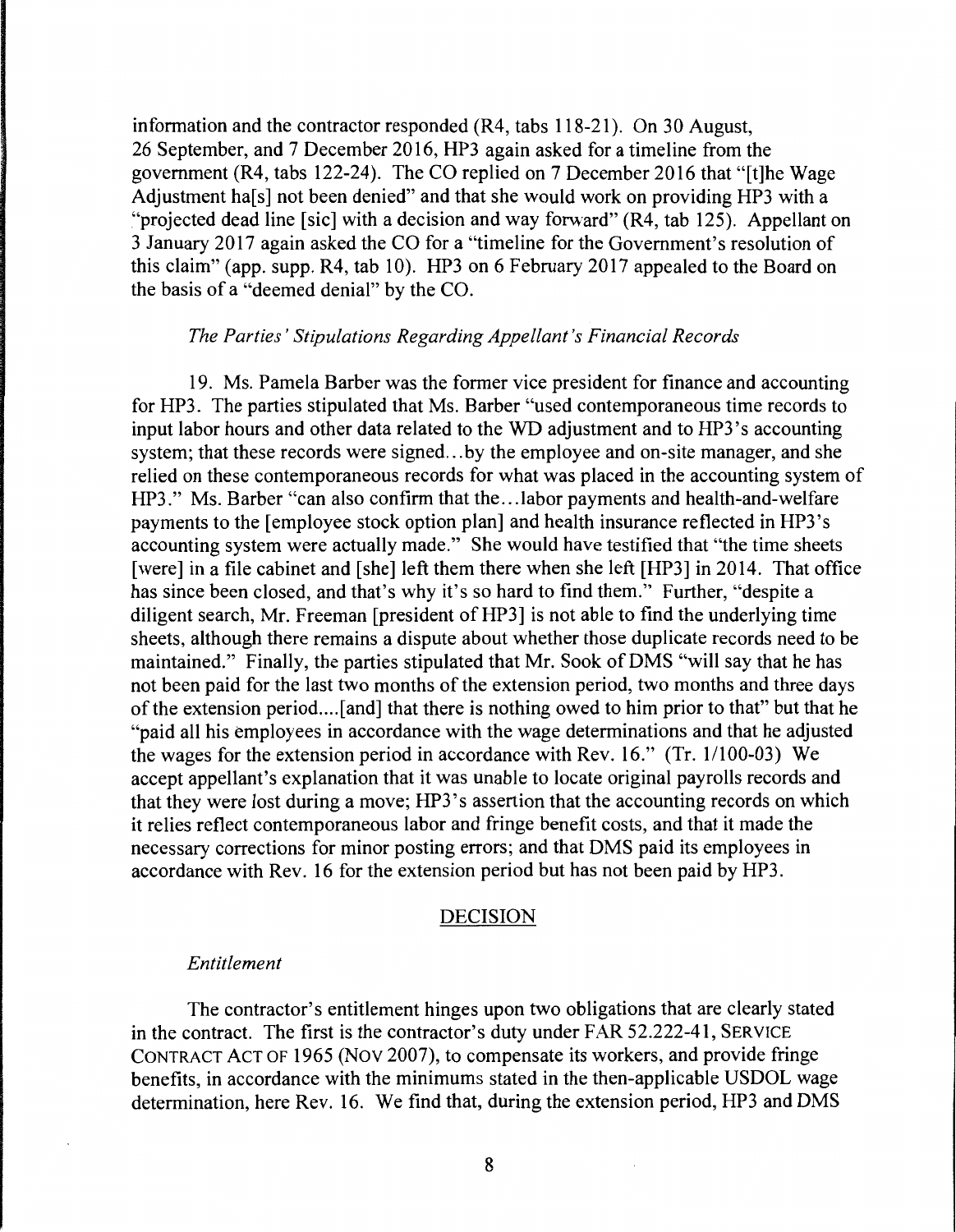paid their employees and furnished fringe benefits using Rev. 16 in compliance with FAR 52.222-41. (Findings 3-4, 6, 19)

The second obligation is that of the government to adjust the contract price as required by FAR 52.222-43, FAIR LABOR STANDARDS ACT AND SERVICE CONTRACT ACT- PRICE ADJUSTMENT (MULTIPLE YEAR AND OPTION CONTRACTS) (Nov 2006). Paragraph (d) of this provision states that the "contract price or contract unit price labor rates will be adjusted to reflect the Contractor's actual increase or decrease in applicable wages and fringe benefits to the extent that" the change is made as a result of the USDOL applicable wage determination. Paragraph (f) requires the contractor to timely notify the government of such a change, which HP3 did. (Findings 4-5)

The record shows that although HP3 complied with paragraph (f), the CO never amended the parties' original contract, which incorporated Rev. 8, to reflect successive WD revisions. The government does not explain this lapse, as it was obligated to make this change but did not do so. By the time of the extension period at issue, USDOL required compliance with Rev. 16, which was more costly to the contractor than Rev. 8. (Findings 4, 5, 12-13) We find that the government failed to fulfill this obligation, and that appellant is entitled to recover the price increase occasioned by Rev. 16 over Rev. 8. The change in the applicable wage determination, and the appropriate change in contract price, were to be "applied to the contract as a matter of law" (FAR 52.222-43(d)); this is specifically authorized for contract extensions by FAR 52.217-8.

# *Affirmative Defenses Asserted by the Government*

The government's opposition to HP3's entitlement to increased costs rests upon two late-raised affirmative defenses, to which appellant objected. These are that "HP3'S DECEMBER 2012 SETTLEMENT RELEASE PRECLUDES ADJUSTMENTS TO WAGE RATES UNDER WD 2005-2049, REV. 16," and that "HP3'S [SIC] IS BARRED UNDER ACCORD AND SATISFACTION TO ANY ADJUSTMENT FOR THE FINAL TWO MONTHS AND THREE DAY EXTENSION" (gov't br. at 21-24). The Board provisionally allowed testimony at hearing but cautioned the government that it must justify its untimely assertions. The government responded that these defenses should be allowed, as "HP3 was on notice of the [government's] available defenses, and was not prejudiced" (gov't reply br. at 5).

We sustain appellant's objections. FED. R. CIV. P.  $8(c)(1)$  requires a party responding to a pleading to "affirmatively state any available or affirmative defenses," which include accord and satisfaction and release.<sup>4</sup> This rule requires timely notice to

<sup>4</sup> The FED. R. CIV. P. are not directly applicable to the Board, but we consider these for guidance when the Board's Rules do not directly speak to the issues. We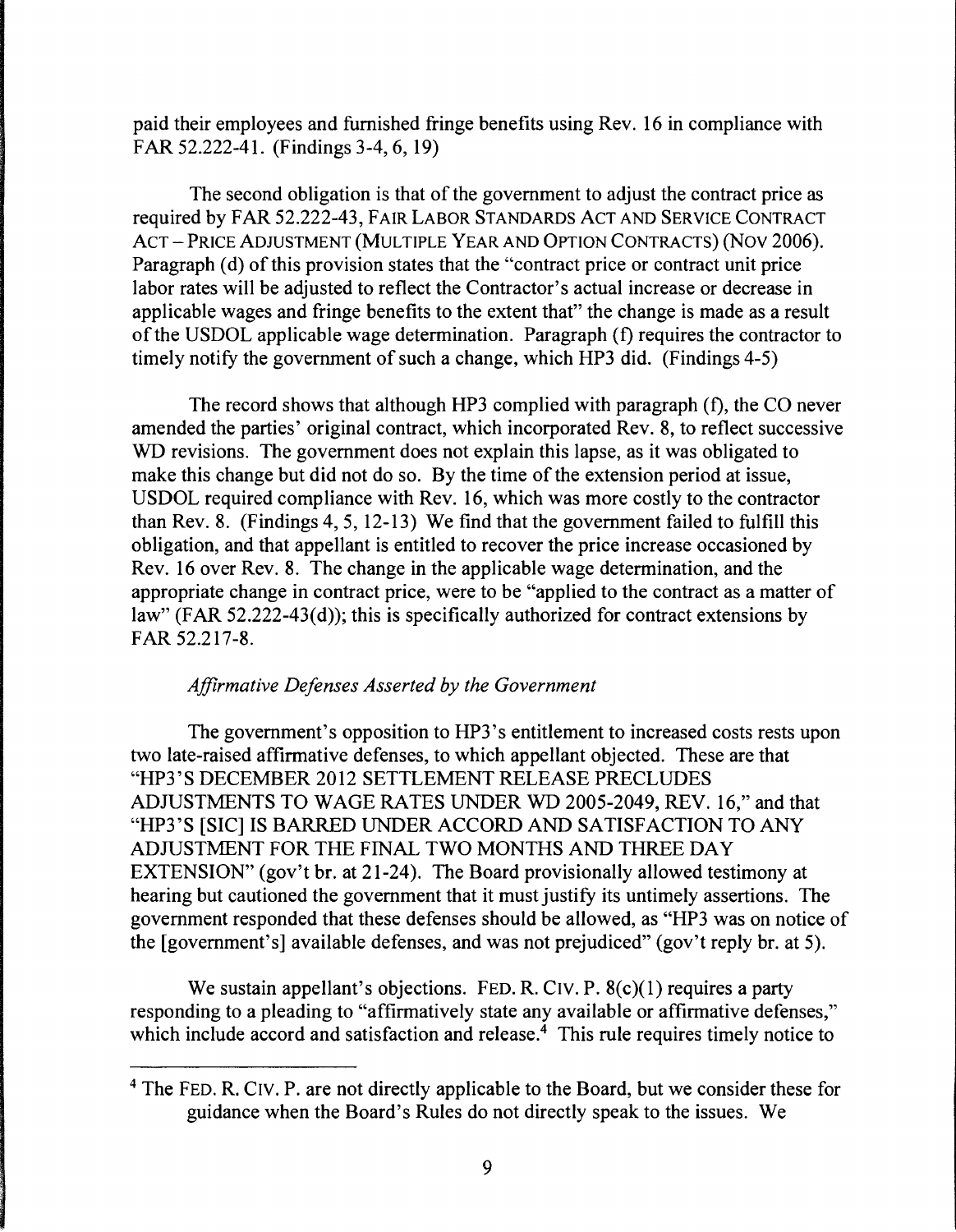the opposing party, and the government offered no excuse for failing to do so. Even if the Board allowed the government to pursue these defenses, these would fail for want of proof. We find that the December 2012 settlement agreement did not bar the instant appeal for wage-related increased costs for the extension period nor did it modify the terms of the contract (R4, tab 12 at 8-10).

The government produced no evidence that appellant intended to release its right to recoup the cost of increased wage requirements for the extended period. *See, e.g., Optex Systems, Inc., ASBCA No.* 58220, 14-1 BCA ¶ 35,801 at 175,097. Nor did the government prove there was accord and satisfaction simply "because [HP3] is a signatory to bilateral Modification P00035" which applied Rev. 16, which had "only a \$.10 [health and welfare] adjustment, and not prevailing wage increases." In particular, the government has not proven the essential element that there was a meeting of the minds that this modification was intended as accord and satisfaction for costs incurred during the contested extension period. *See, e.g., Bell BC! Co.* v. *United States,* 570 F.3d 1337, 1341 (Fed. Cir. 2009) (quoting *O'Connor* v. *United States,* 308 F.3d 1233, 1240 (Fed. Cir. 2002)). Notably, the government adduced no testimony from the CO or any competent government representative to support this contention.

## *Quantum*

Appellant seeks to recover \$63,013.98. We reject the government's contention that HP3 is entitled, at most, to the increased cost of complying with Rev. 16 over Rev. 15, which was used during OY4 as a result of the settlement agreement *(see, e.g.,*  gov't br. at 21-22; gov't reply br. at 2). The government overlooks the fact that the contract price was never adjusted to incorporate the increased costs of compliance with Rev. 15. We hold that the starting point to calculate the cost impact of Rev. 16 was Rev. 8, which was the only prior wage rate specified in the contract.

The government also criticizes appellant for failing to produce original payroll records to substantiate its claim, which it asserts were lost during a move (finding 20). While these would be the best proof of the contract's increased expenses, we deem the records produced in support of its claim to be adequate. We accept HP3 's assertion, which the government did not successfully rebut, that it corrected the relatively minor errors it made with respect to incorrectly paid workers and in its accounting entries and that the currently-requested amount is correct (app. reply hr. at 5). We reject the government's contention that HP3 is not entitled to the amounts due to its subcontractor DMS. Appellant successfully demonstrated that its agreement with DMS provided for HP3 to pay the subcontractor after it received payment from the government. (Findings 6, 19)

regard FED. R. CIV. P.  $8(c)(1)$  as appropriate here as a matter of fundamental fairness, particularly in this expedited Rule 12.2 appeal.